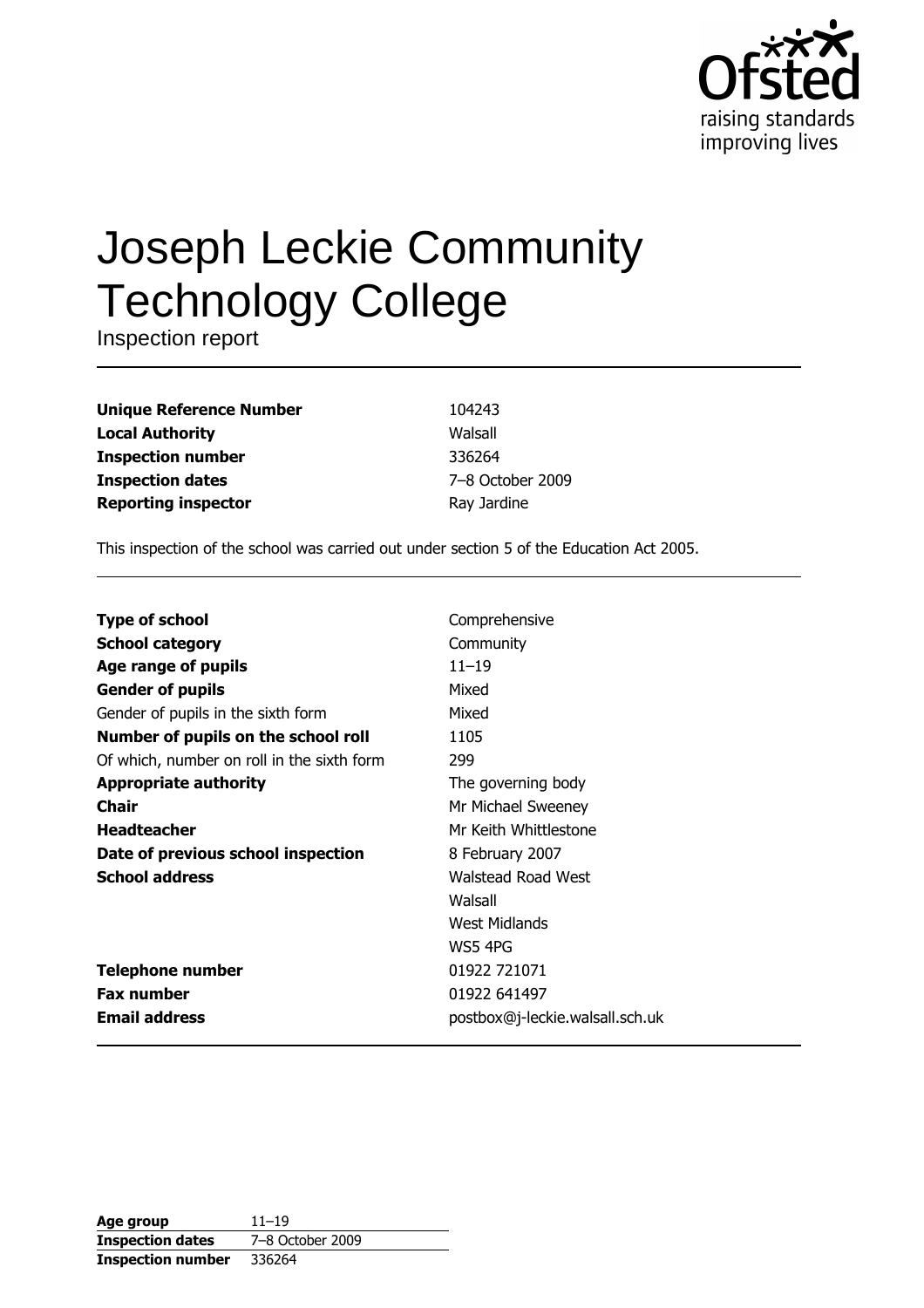The Office for Standards in Education, Children's Services and Skills (Ofsted) regulates and inspects to achieve excellence in the care of children and young people, and in education and skills for learners of all ages. It regulates and inspects childcare and children's social care, and inspects the Children and Family Court Advisory Support Service (Cafcass), schools, colleges, initial teacher training, work-based learning and skills training, adult and community learning, and education and training in prisons and other secure establishments. It rates council children's services, and inspects services for looked after children, safequarding and child protection.

Further copies of this report are obtainable from the school. Under the Education Act 2005, the school must provide a copy of this report free of charge to certain categories of people. A charge not exceeding the full cost of reproduction may be made for any other copies supplied.

If you would like a copy of this document in a different format, such as large print or Braille, please telephone 08456 404045, or email enquiries@ofsted.gov.uk.

You may copy all or parts of this document for non-commercial educational purposes, as long as you give details of the source and date of publication and do not alter the documentation in any way.

Royal Exchange Buildings St Ann's Square Manchester M2 7LA T: 08456 404045 Textphone: 0161 618 8524 E: enquiries@ofsted.gov.uk W: www.ofsted.gov.uk © Crown copyright 2009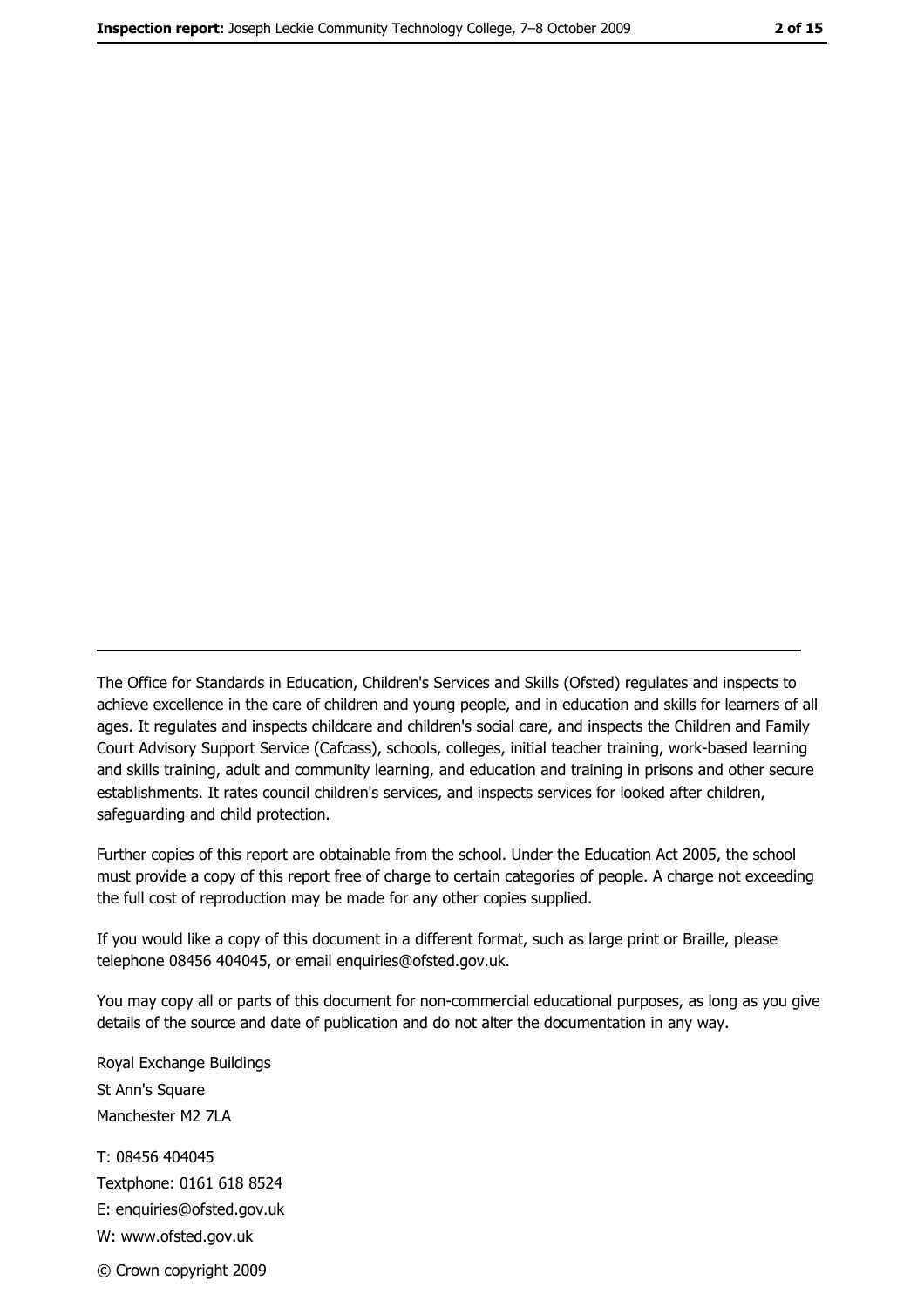# **Introduction**

This inspection was carried out by five additional inspectors. The inspectors visited 42 lessons and held meetings with senior and middle leadership, the chair of governors and students across the school. They observed the school's work, and looked at a range of school documentation, including the school's improvement plan, minutes of the governors' meetings, safeguarding procedures and records of students' progress. Inspectors also reviewed 364 parental questionnaires and questionnaires returned from students and staff.

The inspection team reviewed many aspects of the school's work. It looked in detail at the following:

- the extent to which teaching has improved since the last inspection and how it can  $\blacksquare$ be improved further
- how well different groups are learning and making progress, particularly lower  $\blacksquare$ attaining boys and those from some minority ethnic backgrounds
- the impact that technology college status is having on improving provision and  $\blacksquare$ outcomes for students
- the school's contribution to community cohesion.  $\blacksquare$

# **Information about the school**

The school is a little larger than average and serves an ethnically diverse area of Walsall. Two thirds of students are from minority ethnic groups, mainly from Pakistani, Indian or Bangladeshi backgrounds. Almost one fifth of those on roll are at an early stage of learning English. Social deprivation measures for the area are relatively high; a well above average proportion of students are entitled to free school meals. The proportion of students who have learning difficulties, including those with a statement of special educational needs, is above average. Most of these students have moderate learning difficulties. The school gained specialist technology college status in 1999. It provides a full range of extended services to the community, including parental support, adult learning, and support to promote achievement among ethnic groups. The school has also gained National Sportsmark and Healthy School awards.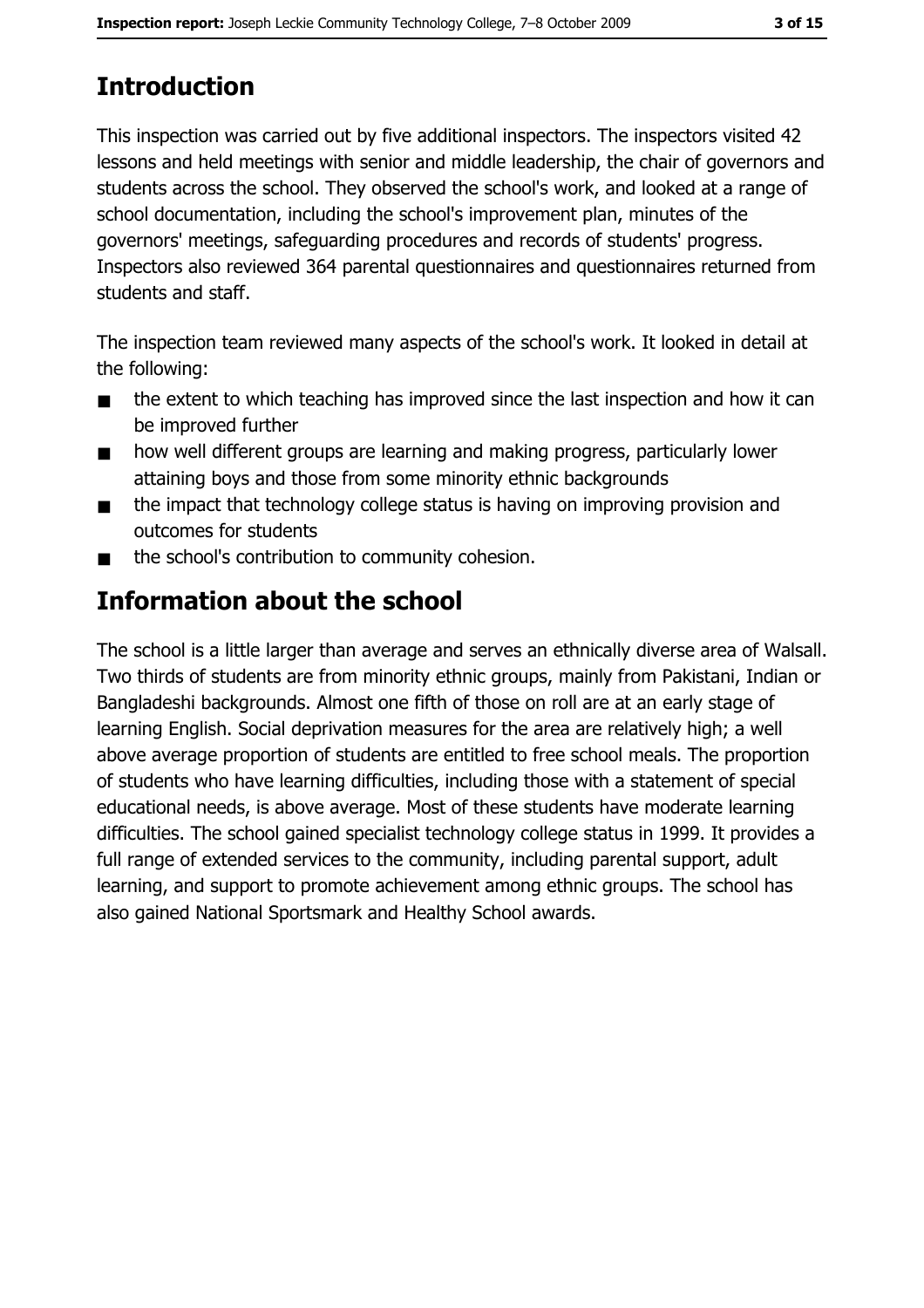# **Inspection judgements**

# Overall effectiveness: how good is the school?

### The school's capacity for sustained improvement

# **Main findings**

This is a good school that has improved in key areas since its last inspection. A strength is the high standard of care provided by a dedicated staff. This particularly helps vulnerable students, such as those who have learning, emotional or physical difficulties or who are at an early stage of learning English, to be fully integrated into school life and to learn well. The school is led very well by an experienced and highly respected headteacher whose vision, for a school at the hub of the community it serves, is reflected in its work. The school is outward-looking and innovative. Teamwork is strong and focused on raising standards for all students. Leaders have an accurate view of the school's strengths and weaknesses, and the drive for improvement is embedded among senior and middle leadership. Systems for monitoring and improving the quality of education, particularly teaching, have proved effective. Teaching is now good and there is some outstanding practice on which the school can build. Consequently, the school has good potential to improve further.

Students from diverse ethnic and social backgrounds contribute much to their school and local community. Relationships are very good and the school provides a calm and harmonious learning environment. Behaviour is good. Students are confident that any incidents of harassment or racism, of which there are few, are dealt with effectively and they report that they feel safe. They enjoy their learning and are keen to do well in lessons, displaying some good skills in working collaboratively and in researching information for themselves.

Attainment on entry to Year 7 is typically considerably below average and in some years, such as in Year 11 in 2009, it was well below. Most students achieve well and attainment in Year 11 currently is on course to be a little below average by 2010. The school sets challenging targets to achieve within the top quarter of similar schools. It exceeded these targets in 2008 when 44% of students attained five good GCSEs including English and mathematics, but fell a little short of them in 2009 when attainment dipped. Students' progress to their targets is reviewed regularly and targeted students receive mentoring in Years 10 and 11 if they are at risk of underachieving. The school also rigorously analyses trends among different ethnic groups and by gender, and acts on the findings. In this and other ways, it is successfully closing gaps in the achievement of such groups. For example, lower attaining White boys are now progressing at least as well as others; those from Indian and Black backgrounds do relatively well. But the school is aware that there remain students, for example some boys, particularly from Pakistani backgrounds, that could do better. One factor contributing to the improving picture of achievement is the breadth of the curriculum, where the school has used its partnerships to provide a more diverse range of courses

| ↗                      |  |
|------------------------|--|
| $\boldsymbol{\lambda}$ |  |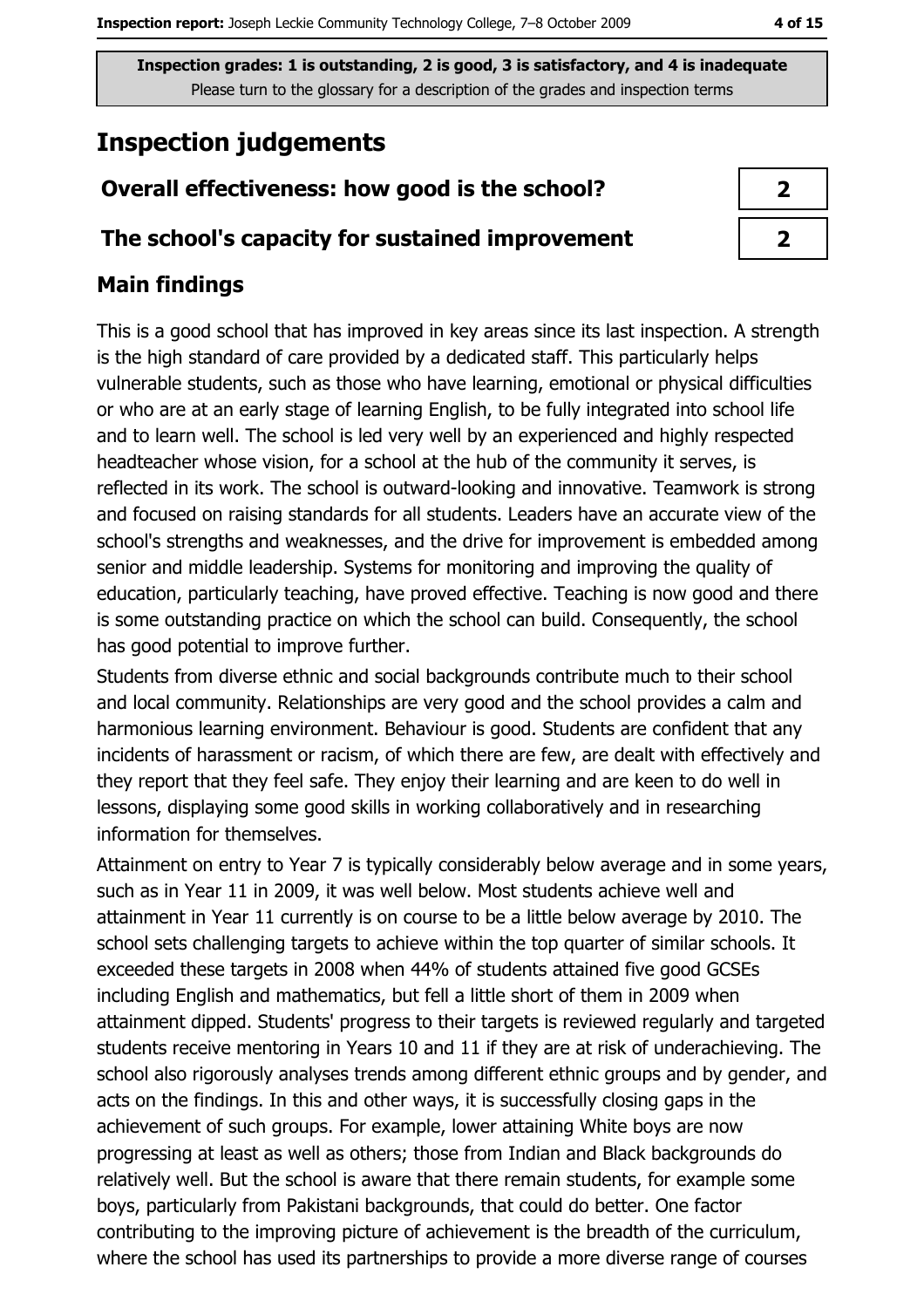and training for 14 to 19 year olds. This has resulted in a considerable drop in those leaving Year 11 who are not in education, employment or training. Even so, these developments are work in progress and further work is underway to extend the range of vocational courses, including the introduction of new diplomas in humanities and modern foreign languages. In the sixth form, provision is good. However, the monitoring role of its leadership is not yet sufficiently focused; as a result, uneven performance in a few subjects is not always tackled promptly. The school provides good value for money.

### What does the school need to do to improve further?

- Raise students' attainment further so that the proportion in Year 11 gaining five or  $\blacksquare$ more good GCSEs including English and mathematics meets or exceeds the national average over the next two years, by continuing the drive to improve the achievement of underperforming groups.
- Build on the school's partnerships to extend the range of vocational courses for 14  $\blacksquare$ to 19 year olds through diplomas and other pathways.
- Extend the monitoring role of sixth form leadership, particularly in evaluating  $\blacksquare$ teaching quality and using assessment information, so that uneven standards across subjects are tackled very promptly and improvement is accelerated.

### **Outcomes for individuals and groups of pupils**

In over four fifths of lessons seen during the inspection, students' learning and progress was at least good; in a few lessons it was outstanding. There are strengths in the core subjects of English, mathematics, science and information and communication technology (ICT) and in several other subject areas students also progressed well. The gap in attainment between boys and girls at GCSE is closing, although girls did better in 2009. Those students who are at an early stage of learning English are provided with effective support from trained assistants, both in lessons and in a dedicated centre, so that they progress well in their learning. Those who have learning difficulties or who have statements of special educational needs also progress well and are very well supported. In one Year 10 science lesson, the many students identified as having learning or language difficulties were engrossed in their work about the effects of smoking on their lungs, as a result of the stimulating teaching methods, very good use of practical resources and excellent guidance that they received. The school has worked hard and successfully to encourage students to adopt healthy lifestyles. There is, for example, very good take-up of sports and other activities, enhanced by the extended services that the school provides to its local community. The school monitors such participation by ethnic group. A good range of healthy food options available are also taken by many students. The school has trained some students to mentor and quide others about issues such as smoking and drinking on health. This demonstrates how the school encourages students to take responsibility to support and help each other. Their pride and involvement in the school and the local community is consequently strong. Students are well informed of how to stay safe and they acquire well-developed moral

 $\overline{2}$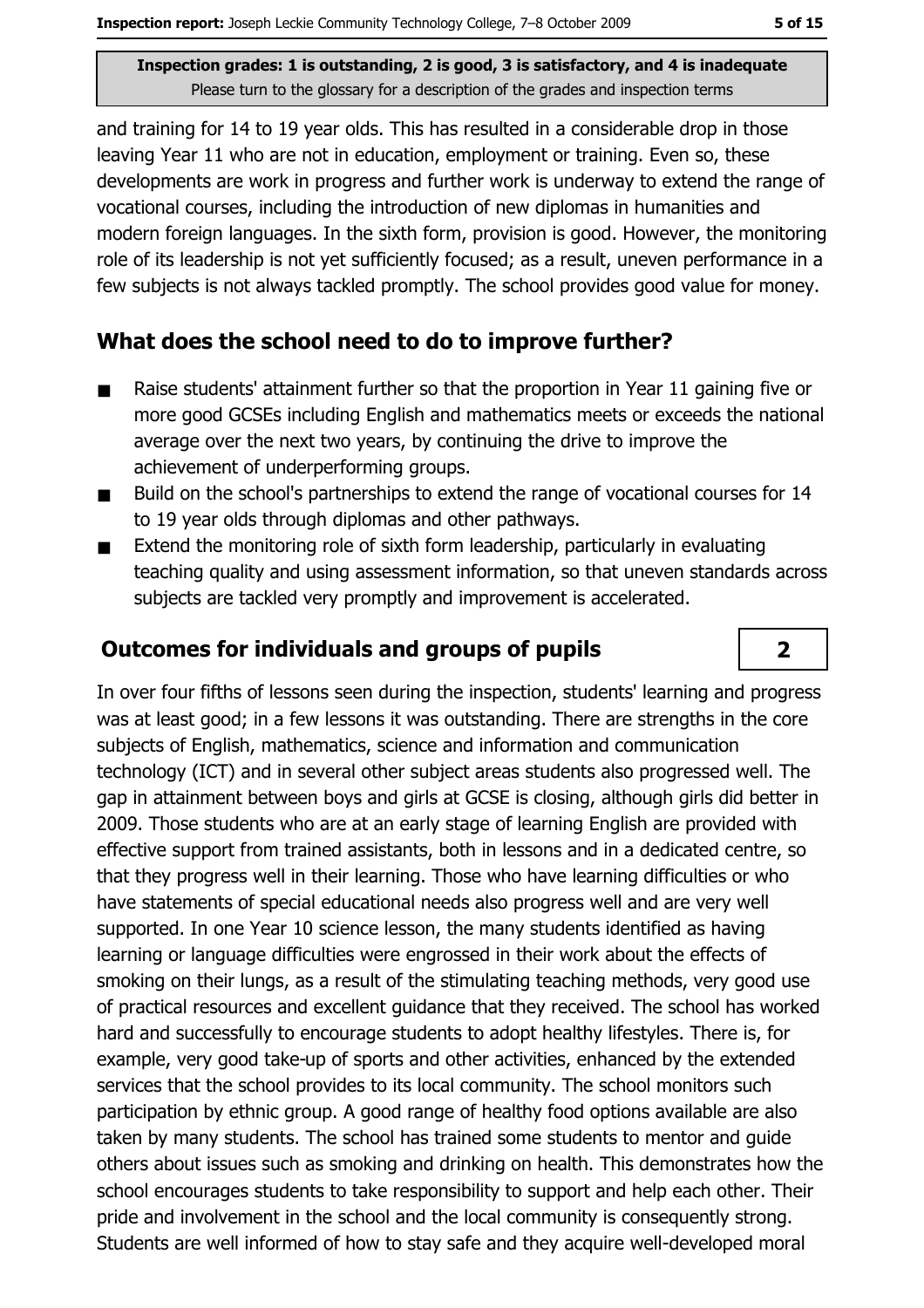and social codes which are seen in their very good relationships. Cultural understanding is a very strong feature. Good opportunities to reflect on ethical issues and students' willingness to learn about their world promotes their spiritual development well. Students acquire good workplace skills from the many opportunities provided, including ICT and enterprise skills, and are well prepared for their future lives.

These are the grades for pupils' outcomes

| Pupils' achievement and the extent to which they enjoy their learning<br>Taking into account:                             |                         |  |  |
|---------------------------------------------------------------------------------------------------------------------------|-------------------------|--|--|
| Pupils' attainment <sup>1</sup>                                                                                           | 3                       |  |  |
| The quality of pupils' learning and their progress                                                                        | $\overline{2}$          |  |  |
| The quality of learning for pupils with special educational needs and/or<br>disabilities and their progress               | 2                       |  |  |
| The extent to which pupils feel safe                                                                                      | $\overline{\mathbf{2}}$ |  |  |
| <b>Pupils' behaviour</b>                                                                                                  | $\overline{2}$          |  |  |
| The extent to which pupils adopt healthy lifestyles                                                                       | $\overline{\mathbf{2}}$ |  |  |
| The extent to which pupils contribute to the school and wider community                                                   |                         |  |  |
| The extent to which pupils develop workplace and other skills that will<br>contribute to their future economic well-being | $\overline{2}$          |  |  |
| Taking into account:                                                                                                      |                         |  |  |
| Pupils' attendance <sup>1</sup>                                                                                           | 3                       |  |  |
| The extent of pupils' spiritual, moral, social and cultural development                                                   | $\mathbf{2}$            |  |  |

# How effective is the provision?

Inspectors worked with senior leaders to evaluate the consistency of teaching quality and the impact of work to improve it. Inspectors agree that teaching has improved since the last inspection and is now good. Good relationships in lessons create a positive learning environment where time is used productively and the pace of learning is good. Most teaching employs a range of teaching methods that engage students in first-hand experiences and capture their interest and enthusiasm. Students enjoy researching information and work well independently when given the opportunity, although their skills in assessing their own work are less developed. Teaching methods are guided by clear learning objectives, often set for a range of different abilities, and most lessons are

The grades for attainment and attendance are: 1 is high; 2 is above average; 3 is broadly average; and 4 is low.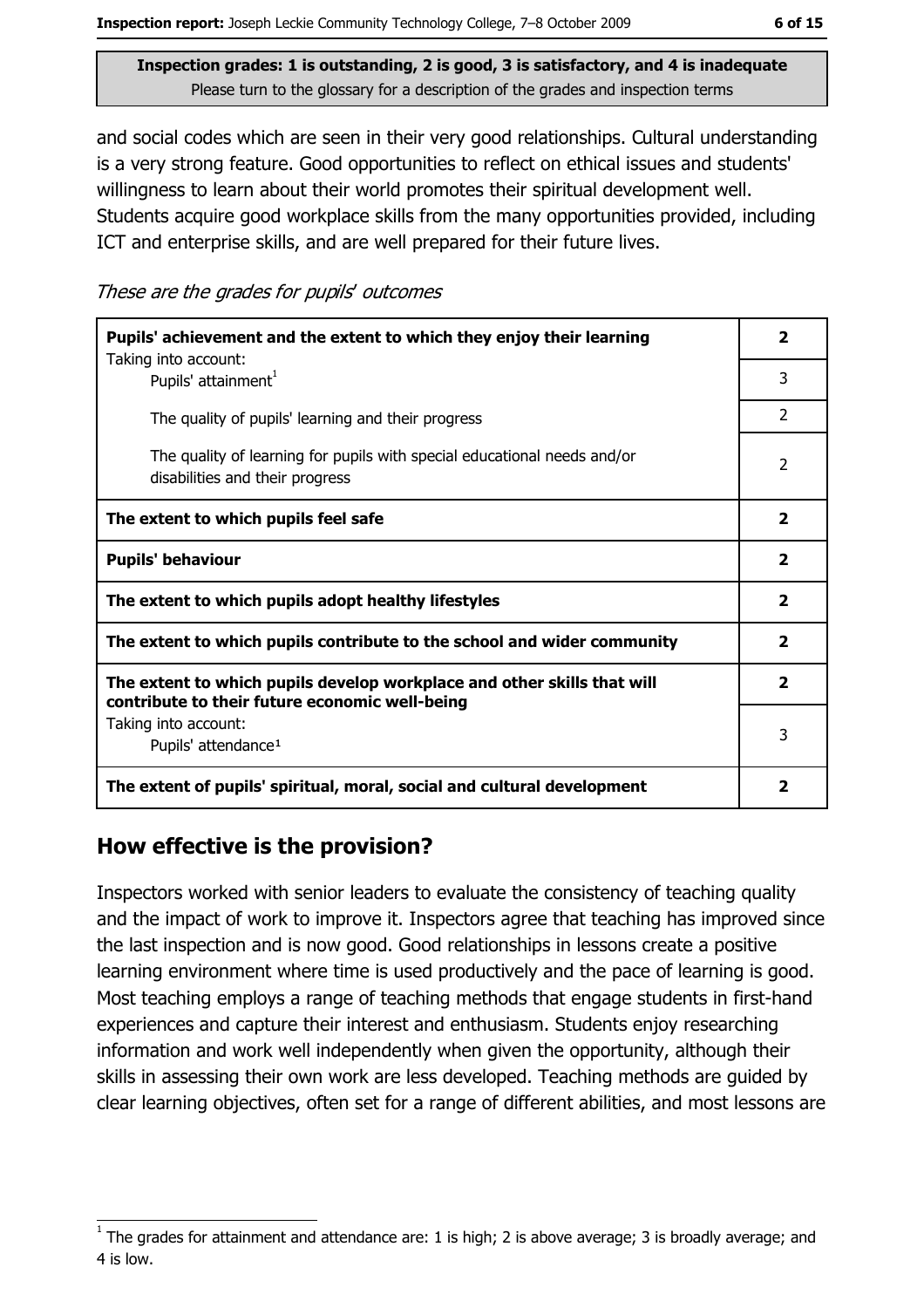challenging. Even so, in some the tasks are not adapted sufficiently to ensure that all students are challenged. In the best lessons, questioning is used very well to extend students' thinking and to encourage explanation. Other features that contributed to good learning were:

- good subject knowledge that helps students to acquire new knowledge and skills
- teachers' effective use of computer technology to illustrate and enrich class  $\blacksquare$ discussion

effective use of targets and feedback to students to help them improve their work.  $\blacksquare$ The curriculum promotes students' basic skills, including skills in literacy, numeracy and ICT, well. The school's technology status has led to considerable improvements in standards in related areas, particularly mathematics and ICT, although staffing difficulties have adversely affected standards in some technology subjects. Nevertheless, the overall impact has been positive, particularly in providing good computer resources that are enhancing learning across the school. Partnerships with local business groups have enabled the school to provide alternative pathways, including work-based learning opportunities for those who would benefit most. The school is working to extend the current range of vocational qualifications to help raise attainment further. There is very good provision for personal, social, health and citizenship education, enhanced by the extended services offered to the community as a whole, that contributes much to the good outcomes for students. Standards of care, guidance and support are high. Inspectors came across some striking examples of excellent provision made for a number of vulnerable students who have diverse and challenging needs. The school has very well developed links with outside agencies and partners to ensure that the range of learners' needs are met and to promote good behaviour.

| The quality of teaching                                                                                    |  |
|------------------------------------------------------------------------------------------------------------|--|
| Taking into account:<br>The use of assessment to support learning                                          |  |
| The extent to which the curriculum meets pupils' needs, including, where<br>relevant, through partnerships |  |
| The effectiveness of care, guidance and support                                                            |  |

#### These are the grades for the quality of provision

# How effective are leadership and management?

Senior leaders work well as a team and morale among staff is good. Improving teaching quality has been a key focus of management throughout the school and has achieved some success. A well-developed programme of professional development and the sharing of good practice, for example through the staff's teaching and learning group, has contributed to the drive for improvement. The school accurately monitors teaching quality and has good systems for monitoring students' progress, setting challenging targets and analysing patterns and trends, including by ethnicity. Equality of opportunity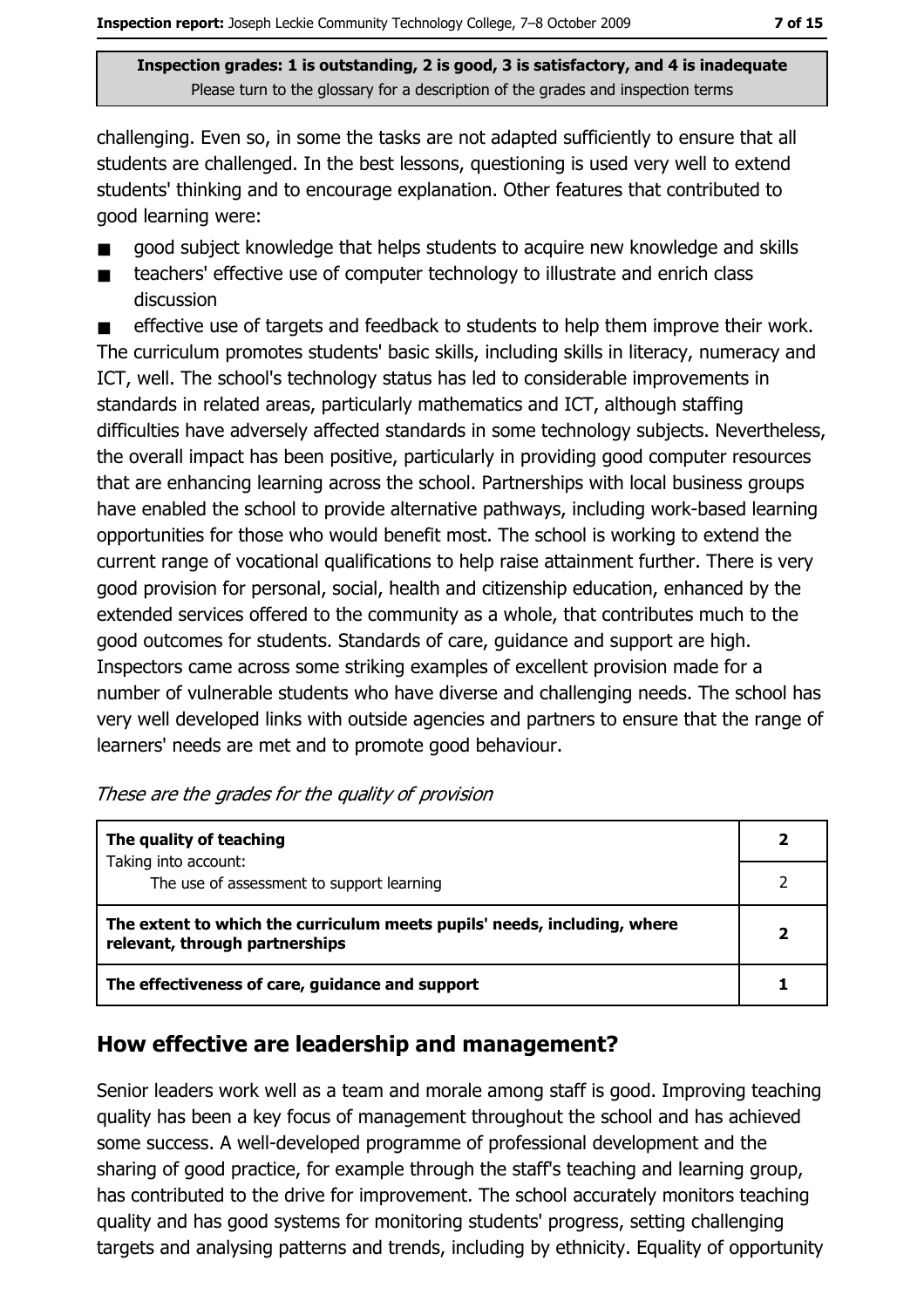is promoted well; the impact is seen in a closing gap in the achievement of different groups of students. Governors are much involved in shaping the school's direction and carry out their statutory responsibilities. They receive information from a number of sources, including their links with faculties. However, their monitoring of progress in school priorities and arrangements for seeking the views of parents and students are not yet systematic. Safeguarding arrangements are rigorous and staff are well trained in child protection. A very good range of extended services places the school at the heart of its community, promoting sports, dance and many community activities, including business mentoring schemes. Well- developed links with local business and the range of ethnic groups locally promote community cohesion well. The school is also piloting national initiatives in the government action plan, 'Preventing Violent Extremism'. Staff are currently working to extend the international dimension to students' learning by seeking International School status. The school works hard to communicate and consult with parents and carers, using their first language where necessary and drawing on the good range of language skills among the staff.

| The effectiveness of leadership and management in embedding ambition and<br>driving improvement                                                                     | $\overline{\mathbf{2}}$ |
|---------------------------------------------------------------------------------------------------------------------------------------------------------------------|-------------------------|
| Taking into account:<br>The leadership and management of teaching and learning                                                                                      | $\overline{2}$          |
| The effectiveness of the governing body in challenging and supporting the<br>school so that weaknesses are tackled decisively and statutory responsibilities<br>met | 3                       |
| The effectiveness of the school's engagement with parents and carers                                                                                                | $\overline{\mathbf{2}}$ |
| The effectiveness of partnerships in promoting learning and well-being                                                                                              | $\overline{\mathbf{2}}$ |
| The effectiveness with which the school promotes equality of opportunity and<br>tackles discrimination                                                              | $\overline{\mathbf{2}}$ |
| The effectiveness of safeguarding procedures                                                                                                                        | $\overline{\mathbf{2}}$ |
| The effectiveness with which the school promotes community cohesion                                                                                                 | $\overline{\mathbf{2}}$ |
| The effectiveness with which the school deploys resources to achieve<br>value for money                                                                             | 2                       |

# **Sixth form**

Attainment at GCE A-level has risen to be close to the national average, although the proportion attaining higher grades A and B is below average. In relation to students' below average attainment on entry, their achievements are good. There are strengths in several subjects, including chemistry and mathematics, but also a few in which students underperform. Students enjoy sixth form life and contribute much to it and to the school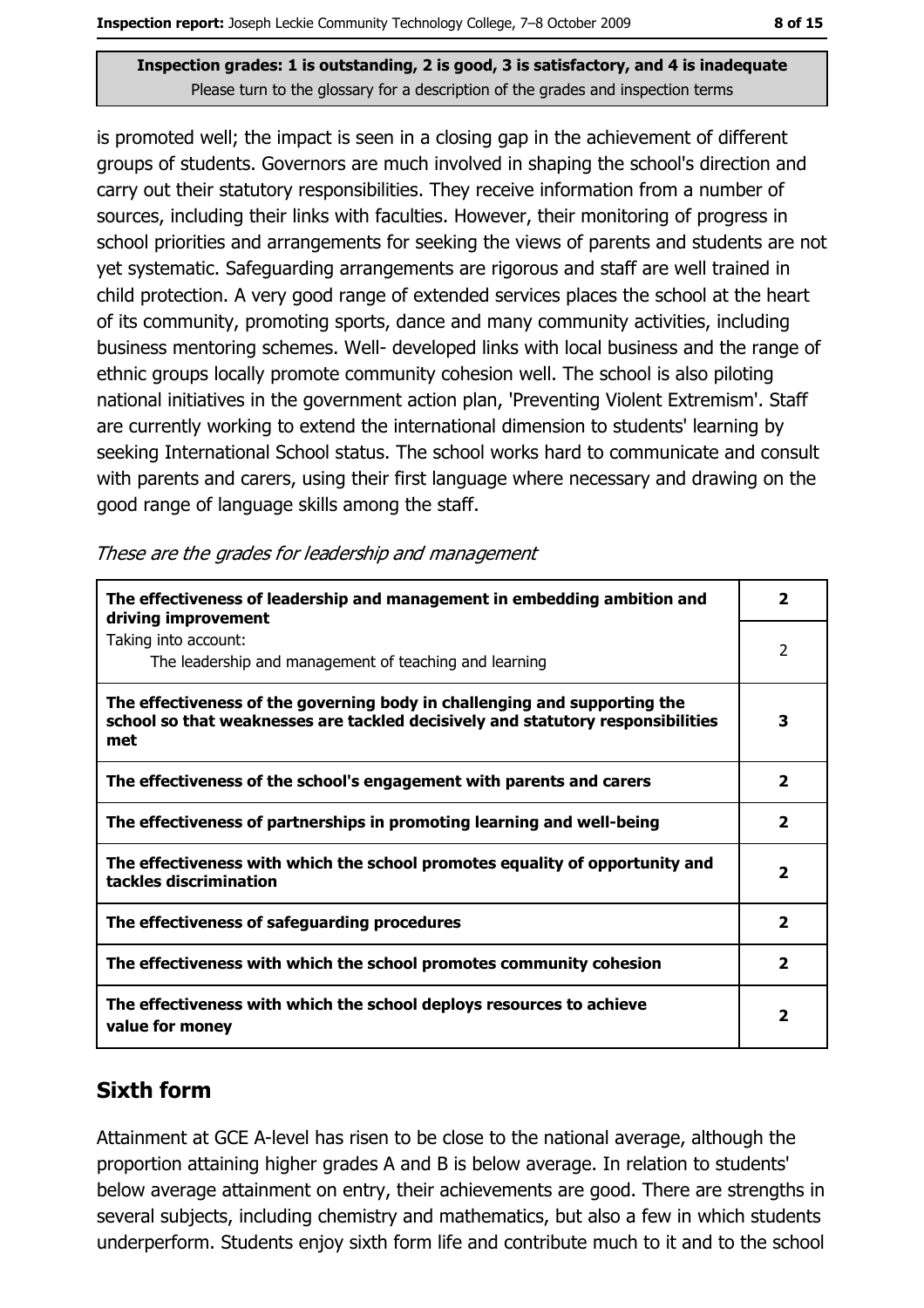as a whole, acting as mentors to younger students and as sports leaders, for example. Teaching quality is mainly good. The curriculum offers a wide range of courses to A-level but fewer vocational routes or courses for lower attaining students. There are many enrichment activities that are popular with students. Tutors and other staff provide good support and guidance. There is a wealth of assessment data available to help set targets and to monitor and review subject effectiveness but at present it is not used sharply enough to ensure that student targets are always challenging. Sixth form leadership in most respects is effective. However, leaders are not involved centrally in monitoring teaching or using the extensive assessment information to ensure that underperformance across subjects is tackled promptly.

These are the grades for the sixth form

| Overall effectiveness of the sixth form                         |  |
|-----------------------------------------------------------------|--|
| Taking into account:<br>Outcomes for students in the sixth form |  |
| The quality of provision in the sixth form                      |  |
| Leadership and management of the sixth form                     |  |

### **Views of parents and carers**

A very large majority of parents and carers who returned the questionnaires report that their child enjoys school, they are happy with their child's experience and that their child is well prepared for the future. A similar proportion also feels that their child is making enough progress. Almost all feel that the teaching is good. A few parents would like more done to help their child have a healthy lifestyle but inspectors found that the school is working hard in this area and students are responding well. Inspectors also investigated how well the school responds to parents' views and to concerns which a few parents also raised. Inspectors found that the school attaches great importance to its communication with parents and employs several ways in which staff meet and consult parents and listen to their concerns. Inspectors do not view this area as a significant weakness.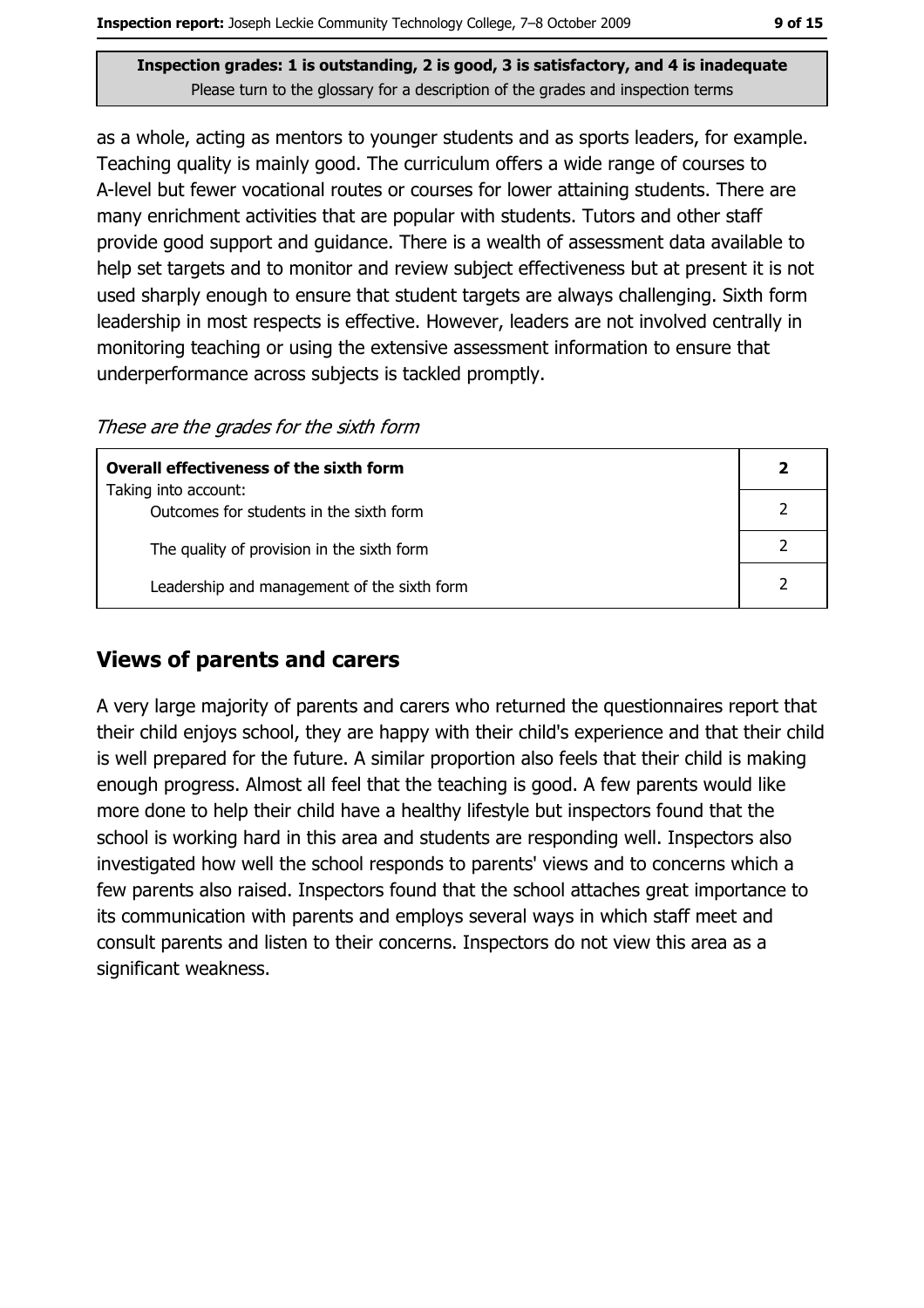#### Responses from parents and carers to Ofsted's questionnaire

Ofsted invited all the registered parents and carers of pupils registered at Joseph Leckie Community Technology College to complete a questionnaire about their views of the school.

In the questionnaire, parents and carers were asked to record how strongly they agreed with 13 statements about the school.

The inspection team received 364 completed questionnaires by the end of the on-site inspection. In total, there are 1105 pupils registered at the school.

| <b>Statements</b>                                                                                                                                                                                                                                       | <b>Strongly</b><br><b>Agree</b> |               |              | <b>Agree</b>  |              | <b>Disagree</b> |                | <b>Strongly</b><br>disagree |
|---------------------------------------------------------------------------------------------------------------------------------------------------------------------------------------------------------------------------------------------------------|---------------------------------|---------------|--------------|---------------|--------------|-----------------|----------------|-----------------------------|
|                                                                                                                                                                                                                                                         | <b>Total</b>                    | $\frac{1}{2}$ | <b>Total</b> | $\frac{0}{0}$ | <b>Total</b> | $\frac{1}{2}$   | <b>Total</b>   | $\frac{1}{2}$               |
| My child enjoys school                                                                                                                                                                                                                                  | 106                             | 29            | 237          | 65            | 15           | 4               | $\overline{2}$ | $\mathbf{1}$                |
| The school keeps my child<br>safe                                                                                                                                                                                                                       | 117                             | 32            | 229          | 63            | 10           | 3               | 3              | $\mathbf{1}$                |
| The school informs me<br>about my child's progress                                                                                                                                                                                                      | 107                             | 29            | 209          | 57            | 29           | 8               | $\overline{7}$ | $\overline{2}$              |
| My child is making enough<br>progress at this school                                                                                                                                                                                                    | 112                             | 31            | 235          | 65            | 11           | 3               | $\overline{2}$ | $\mathbf{1}$                |
| The teaching is good at this<br>school                                                                                                                                                                                                                  | 135                             | 37            | 211          | 59            | 11           | 3               | $\overline{2}$ | $\mathbf{1}$                |
| The school helps me to<br>support my child's learning                                                                                                                                                                                                   | 84                              | 23            | 230          | 63            | 36           | 10              | 4              | $\mathbf{1}$                |
| The school helps my child to<br>have a healthy lifestyle                                                                                                                                                                                                | 69                              | 19            | 236          | 65            | 46           | 12              | 5              | $\mathbf{1}$                |
| The school makes sure that<br>my child is well prepared for<br>the future (for example<br>changing year group,<br>changing school, and for<br>children who are finishing<br>school, entering further or<br>higher education, or<br>entering employment) | 115                             | 32            | 220          | 60            | 16           | 4               | 3              | $\mathbf{1}$                |
| The school meets my child's<br>particular needs                                                                                                                                                                                                         | 84                              | 23            | 243          | 67            | 26           | 7               | $\overline{2}$ | $\mathbf{1}$                |
| The school deals effectively<br>with unacceptable behaviour                                                                                                                                                                                             | 103                             | 28            | 213          | 59            | 32           | 9               | 8              | $\overline{2}$              |
| The school takes account of<br>my suggestions and<br>concerns                                                                                                                                                                                           | 72                              | 20            | 224          | 62            | 40           | 11              | 7              | $\overline{2}$              |
| The school is led and<br>managed effectively                                                                                                                                                                                                            | 107                             | 29            | 226          | 62            | 14           | $\overline{4}$  | 3              | $\mathbf{1}$                |
| Overall, I am happy with my<br>child's experience at this<br>school                                                                                                                                                                                     | 137                             | 38            | 206          | 57            | 11           | 3               | 5              | $\mathbf{1}$                |

The table above summarises the responses that parents and carers made to each statement. The percentages indicate the proportion of parents and carers giving that response out of the total number of completed questionnaires. Where one or more parents and carers chose not to answer a particular question, the percentages will not add up to 100%.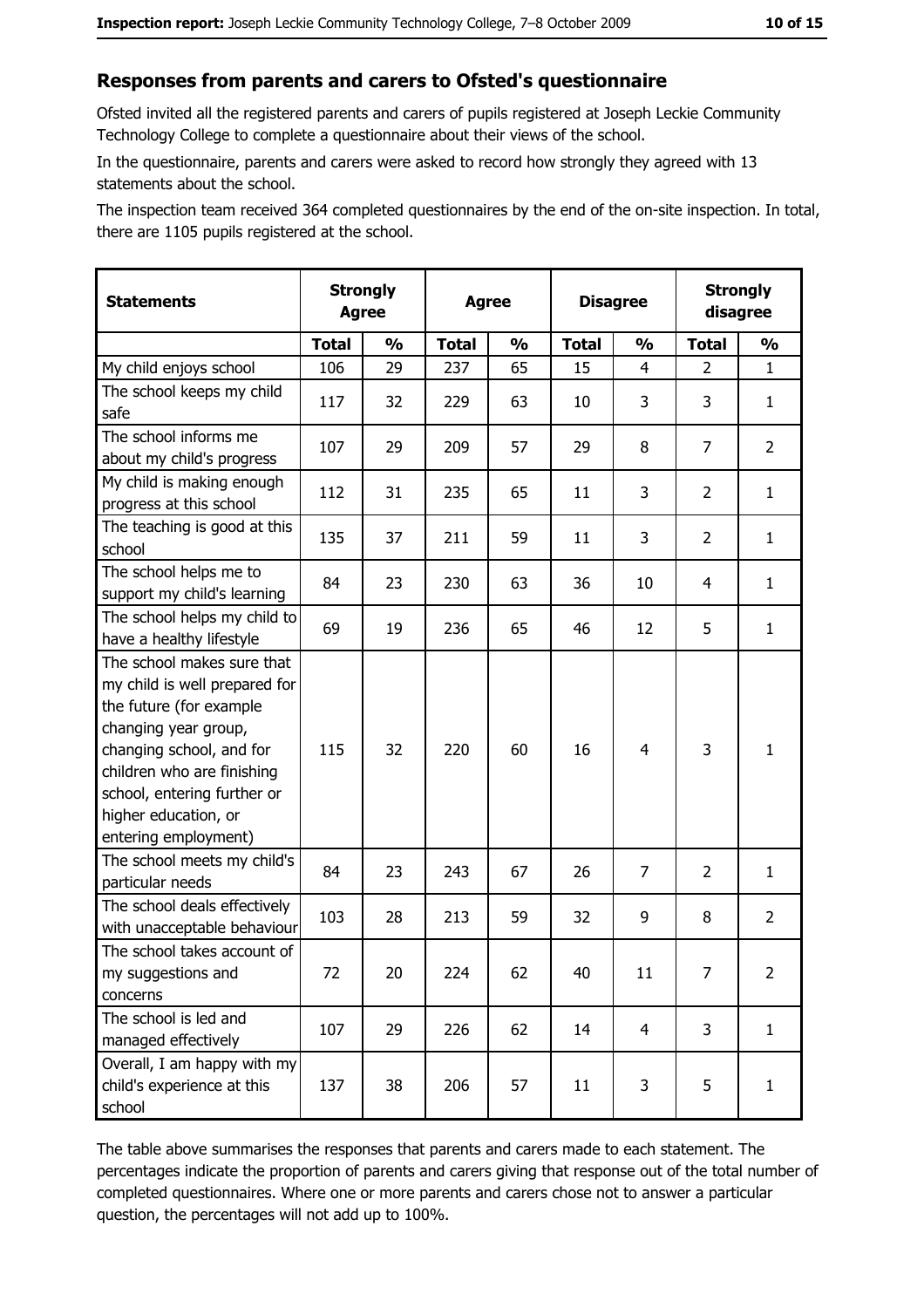# Glossary

| <b>Grade</b> | <b>Judgement</b> | <b>Description</b>                                                                                                                                                                                                               |
|--------------|------------------|----------------------------------------------------------------------------------------------------------------------------------------------------------------------------------------------------------------------------------|
| Grade 1      | Outstanding      | These features are highly effective. An oustanding<br>school provides exceptionally well for its pupils' needs.                                                                                                                  |
| Grade 2      | Good             | These are very positive features of a school. A school<br>that is good is serving its pupils well.                                                                                                                               |
| Grade 3      | Satisfactory     | These features are of reasonable quality. A satisfactory<br>school is providing adequately for its pupils.                                                                                                                       |
| Grade 4      | Inadequate       | These features are not of an acceptable standard. An<br>inadequate school needs to make significant<br>improvement in order to meet the needs of its pupils.<br>Ofsted inspectors will make further visits until it<br>improves. |

# What inspection judgements mean

### Overall effectiveness of schools inspected between September 2007 and July 2008

|                       | Overall effectiveness judgement (percentage of<br>schools) |      |                     |                   |  |
|-----------------------|------------------------------------------------------------|------|---------------------|-------------------|--|
| <b>Type of school</b> | Outstanding                                                | Good | <b>Satisfactory</b> | <b>Inadequate</b> |  |
| Nursery schools       | 39                                                         | 58   | 3                   | 0                 |  |
| Primary schools       | 13                                                         | 50   | 33                  | 4                 |  |
| Secondary schools     | 17                                                         | 40   | 34                  | 9                 |  |
| Sixth forms           | 18                                                         | 43   | 37                  | $\overline{2}$    |  |
| Special schools       | 26                                                         | 54   | 18                  | $\overline{2}$    |  |
| Pupil referral units  | 7                                                          | 55   | 30                  | 7                 |  |
| All schools           | 15                                                         | 49   | 32                  | 5                 |  |

New school inspection arrangements were introduced on 1 September 2009. This means that inspectors now make some additional judgements that were not made previously.

The data in the table above were reported in The Annual Report of Her Majesty's Chief Inspector of Education, Children's Services and Skills 2007/08.

Percentages are rounded and do not always add exactly to 100. Secondary school figures include those that have sixth forms, and sixth form figures include only the data specifically for sixth form inspection judgements.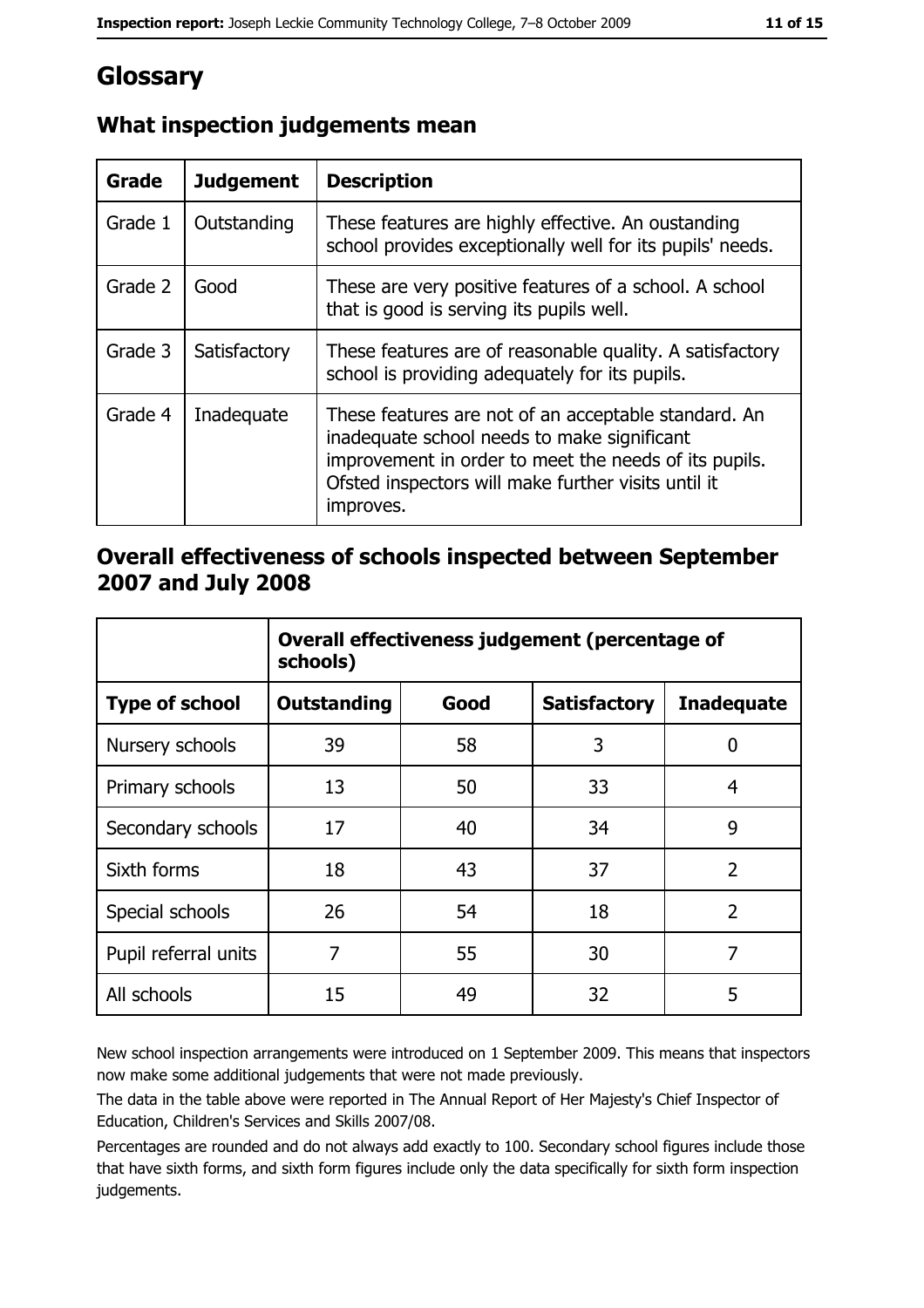# **Common terminology used by inspectors**

| Achievement:                  | the progress and success of a pupil in<br>their learning, development or training.                                                                                                                                                                                                                           |
|-------------------------------|--------------------------------------------------------------------------------------------------------------------------------------------------------------------------------------------------------------------------------------------------------------------------------------------------------------|
| Attainment:                   | the standard of the pupils' work shown by<br>test and examination results and in<br>lessons.                                                                                                                                                                                                                 |
| Capacity to improve:          | the proven ability of the school to<br>continue improving. Inspectors base this<br>judgement on what the school has<br>accomplished so far and on the quality of<br>its systems to maintain improvement.                                                                                                     |
| Leadership and management:    | the contribution of all the staff with<br>responsibilities, not just the headteacher,<br>to identifying priorities, directing and<br>motivating staff and running the school.                                                                                                                                |
| Learning:                     | how well pupils acquire knowledge,<br>develop their understanding, learn and<br>practise skills and are developing their<br>competence as learners.                                                                                                                                                          |
| <b>Overall effectiveness:</b> | inspectors form a judgement on a school's<br>overall effectiveness based on the findings<br>from their inspection of the school. The<br>following judgements, in particular,<br>influence what the overall effectiveness<br>judgement will be.                                                               |
|                               | The school's capacity for sustained<br>improvement.<br>Outcomes for individuals and groups<br>of pupils.<br>The quality of teaching.<br>The extent to which the curriculum<br>meets pupil's needs, including where<br>relevant, through partnerships.<br>The effectiveness of care, guidance<br>and support. |
| Progress:                     | the rate at which pupils are learning in<br>lessons and over longer periods of time. It<br>is often measured by comparing the<br>pupils' attainment at the end of a key<br>stage with their attainment when they<br>started.                                                                                 |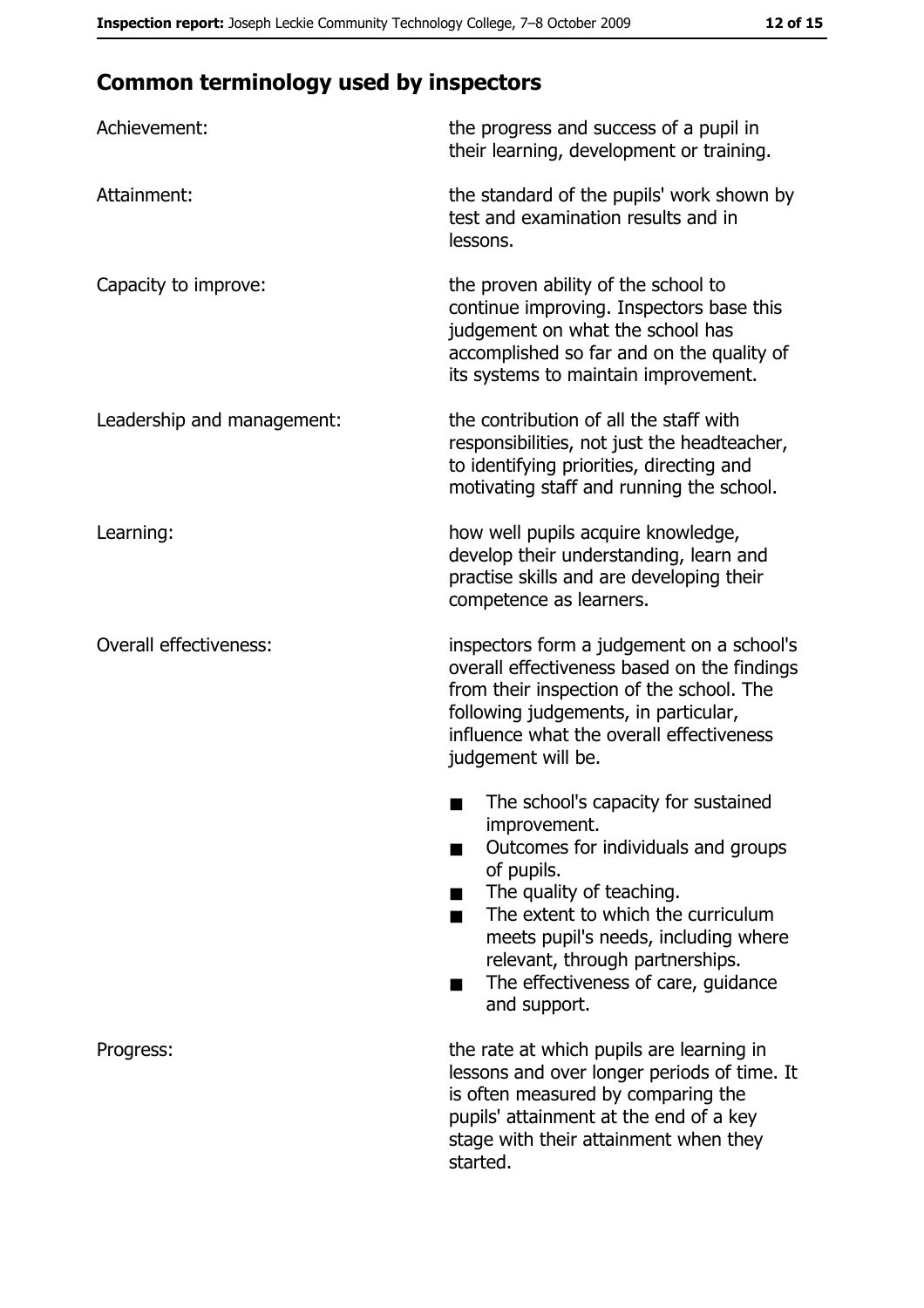This letter is provided for the school, parents and carers to share with their children. It describes Ofsted's main findings from the inspection of their school.



#### 9 October 2009

#### Dear Students

Inspection of Joseph Leckie Community Technology College, Walsall, WS5 4PG I write to let you know of our findings when a team of inspectors visited your school recently. We are most grateful for the warm welcome that we received and special thanks go to all those of you who completed a questionnaire or who spoke with us. We think yours is a good school. We were very impressed by the harmonious relationships that you bring to the school community and the way that you respect each other. Many of you readily take responsibility and you help raise funds for several charities, contributing to the wider community as well as to your own; well done! Your good behaviour contributes much to the positive environment for learning that clearly exists. You told us that you feel safe and secure and that most of you are learning to adopt healthy lifestyles. You make good progress in your learning and standards in Year 11 are on course to be close to average next year. Even so, the school is working hard to close the gap in the achievement of different groups among you. Some boys are now doing better than in the past, for example, but there is still work to do to ensure that all of you achieve equally well. We have asked the school to continue its focus on closing this gap to help raise standards further.

We visited a lot of lessons and found that the great majority of teaching is good or better. There are strengths in several subjects, including English, mathematics, science and ICT. You work well in lessons and we were impressed by the way that so many of you support each other and work diligently. We would like to see more of you reviewing your own work to help improve it as this is an important lifeskill. The school has worked to extend the range of courses for older students to ensure that your needs and aspirations are met. We recommend that this developmental work with other local partners continues with more vocational routes for 14 to 19 year olds. The school provides a high standard of care, particularly for those of you who need extra help with your learning, and this contributes to a sense of community and inclusion. There are many aspects of leadership and management that are well developed, including arrangements for monitoring the school's work and driving forward improvements. However, in the sixth form it is not as systematic and so leaders will be more centrally involved to ensure that subjects do not underperform.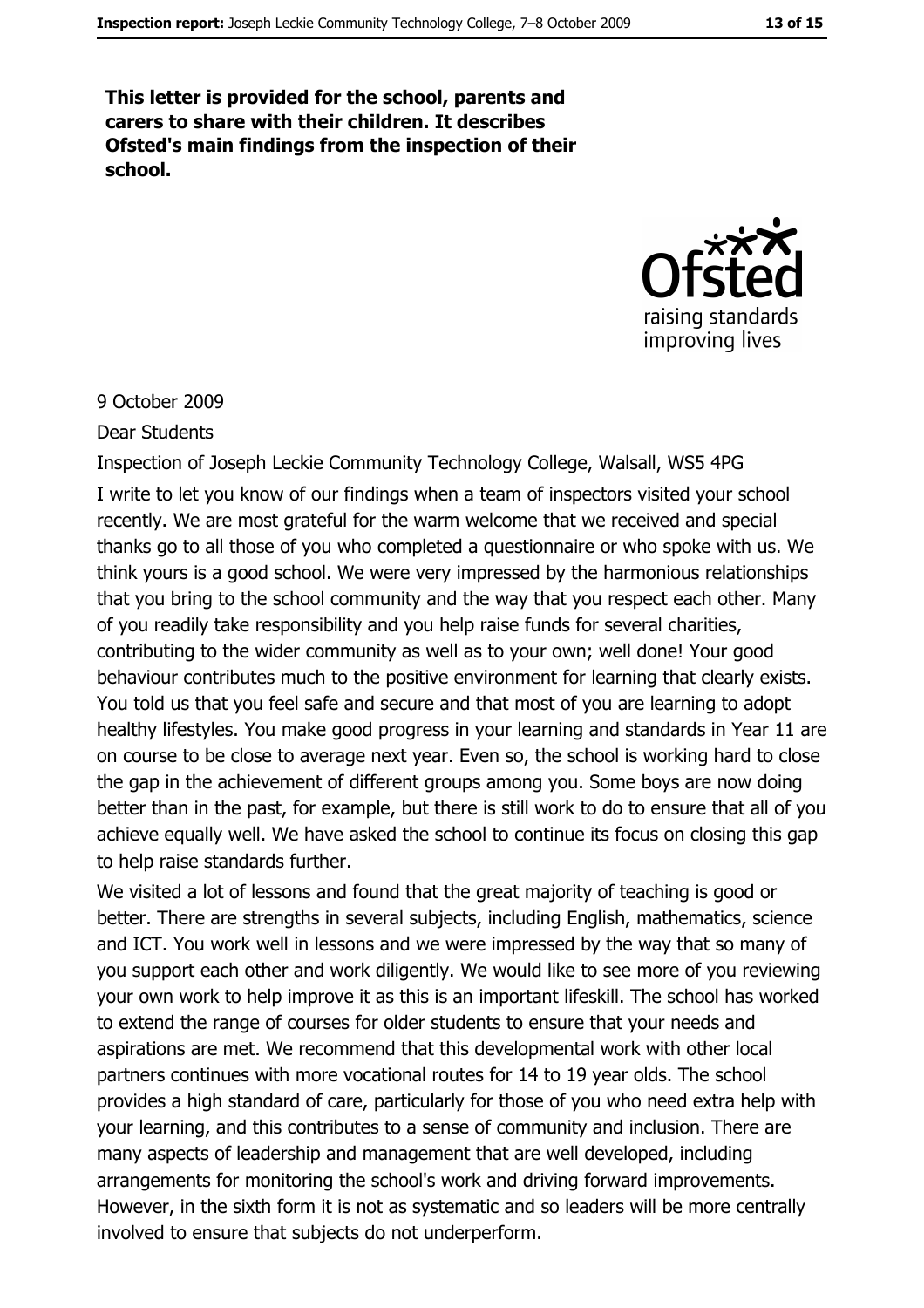With all good wishes for your future at Joseph Leckie Community Technology College. Yours sincerely Ray Jardine Lead Inspector